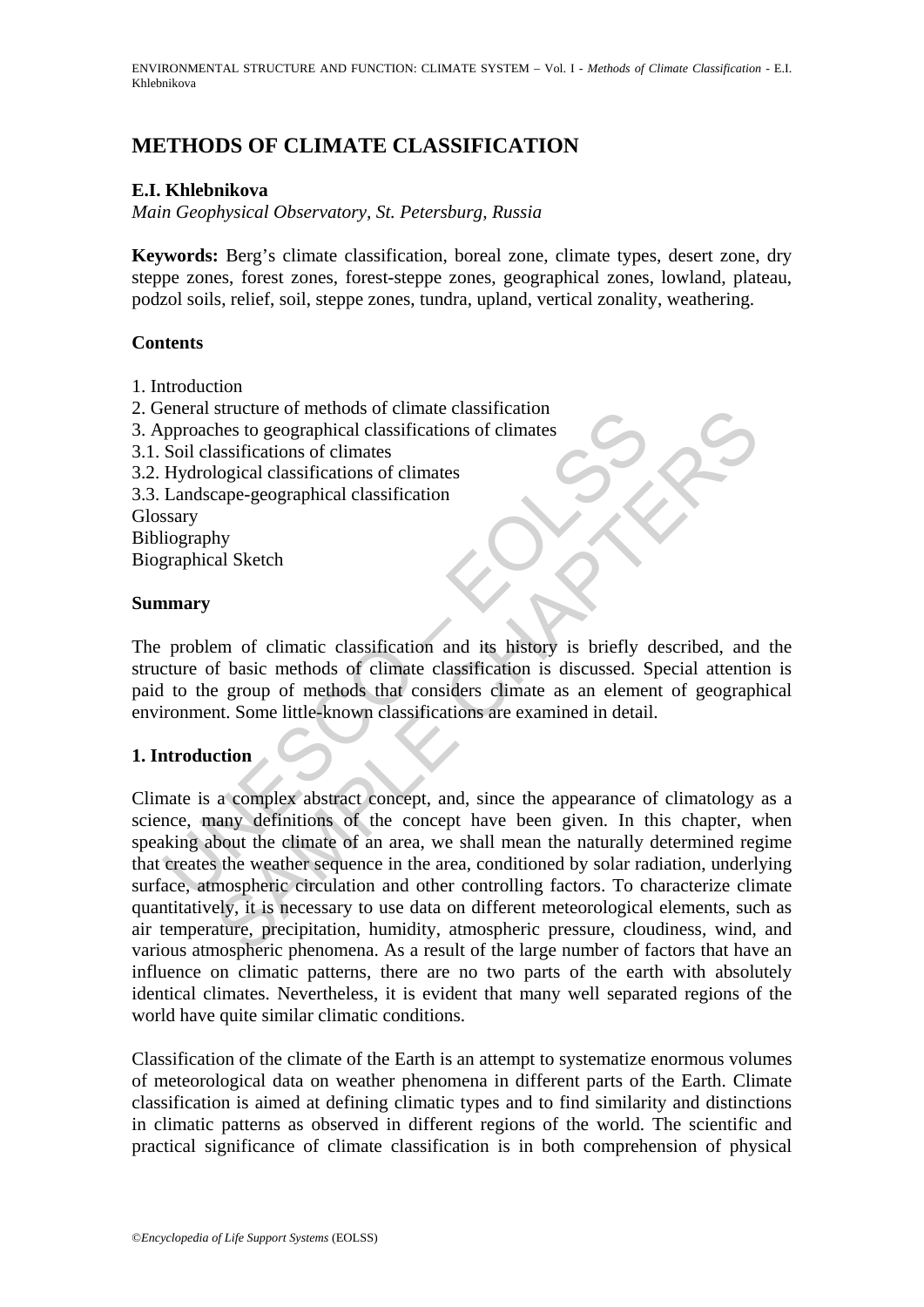mechanisms affecting climate and evaluation of climatic potentialities and aspects of their utilization in the various regions of the Earth.

Most classification schemes are concerned with macroclimates, i.e. with typification of climates of the world as a whole, or typification of climates of continents, conditioned by interaction of large-scale processes. Using results of such classification, it is necessary to take into account that there are processes of other scales―from tens to hundreds of kilometers―having essential influence on the values of individual meteorological elements and creating the mesoclimate of the area. In turn mesoclimate is apparent in the variety of microclimates, caused by physical processes at scale of tens of meters. Meso- and microclimates depend on local height, kind of slopes, type of vegetation, presence of water bodies, urbanization, etc. These questions are considered in detail in *Local Climate.* 

Climate classification assumes, on one hand, the identification of areas with distinctive climatic patterns. On the other hand, it provides the possibility of finding climatic similarities in different parts of the world.

At the end of the nineteenth century and in the early twentieth century, when climatology was in its first stage of its development, the most popular approach was one which stressed the question of discriminating areas (climatic provinces) with differing climatic conditions, i.e. one that concentrated on the first side of the problem of classification.

nate classification assumes, on one hand, the identification of are<br>attic patterns. On the other hand, it provides the possibility clarities in different parts of the world.<br>the end of the nineteenth century and in the ear Exercise and the identification of areas with distinct<br>then assumes, on one hand, the identification of areas with distinct<br>terms. On the other hand, it provides the possibility of finding clin<br>in different parts of the w The earliest attempts at scientific climate classification were made in the 1870s. In particular, the work of the French scientist de Candolle appeared to realize the idea of classification of climates through their effect on vegetation. In accordance with this system, the terrestrial surface of the world was divided into vegetation zones that were dependent on the type of climate conditions. De Candolle identified five zones, and to a large extent these were related to subsequent climatic classifications: (1) a zone with vegetation needing high air temperatures, (2) a zone with vegetation experiencing systematic moisture deficit, (3) a zone with vegetation needed moderate air temperature, (4) a zone with vegetation requiring little heat, and (5) a zone with vegetation experiencing negative temperatures throughout most of the year. This classification recognized the basic features of natural geographical zonality.

The next advance was when Wladimir Koeppen developed his vegetation-based classification. In 1900 he proposed a system of climatic classification founded on the principle of similarity, and he gradually improved it until 1940. According to this principle, study of the climate of the Earth requires division of the Earth's surface into domains with different climates and recognition of unlike climates in separated areas of the world. This provided a basis for identifying the factors that lead to similar climates. Koeppen was the first to introduce the concept of "climatic type".

### **2. General structure of methods of climate classification**

Modern science divides climatic classifications into two groups. The first group is the so-called *genetic classifications*, which are based on natural laws of climate formation,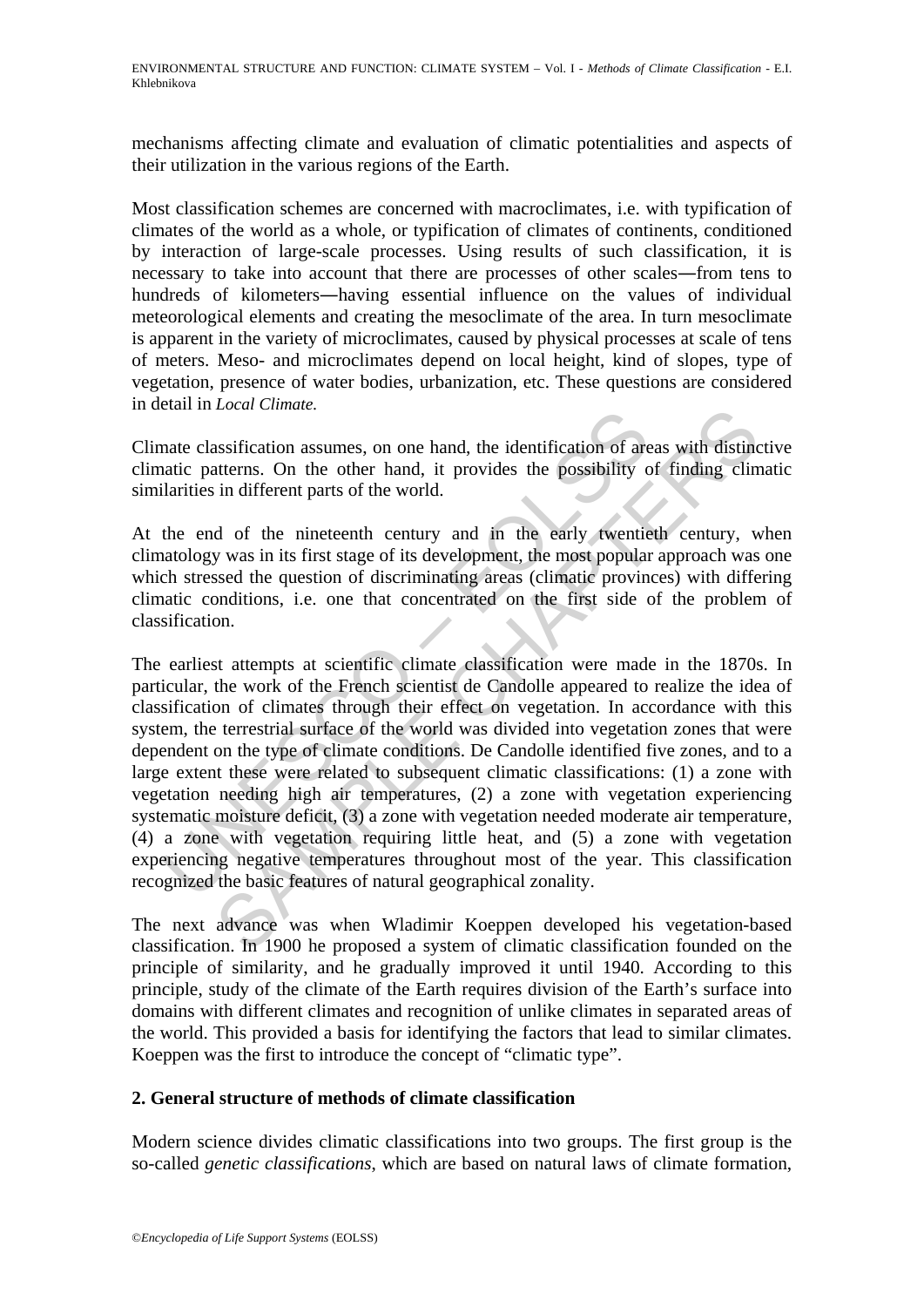and not only covers characteristics of climatic types, but also explain the reasons for the existence of climatic patterns in different regions of the world. Classifications of the second group, which can be named descriptive, distinguish climatic types using criteria which are not connected with genesis of climates. *Descriptive classifications* manipulate by formal criteria and often attribute climates of quite distinctive origins to the same type.

Among climatic classifications we shall pay particular attention to those which have well-expressed applications. There are many classifications developed for use in agriculture, the building industry, public health services and other domains. This aspect of classification is considered in detail in *Applied Classifications of Earth's Climate*.

Genetic classifications have different approaches as the basis.

The most widespread classifications are those which differentiate climate on the basis of fundamental features of atmospheric circulation. Firstly, classifications based on the concept of "air mass" can be attributed to this type. By air mass one usually means a large air body having comparatively homogeneous characteristics of temperature, humidity, etc. in the horizontal. It is believed that regional weather regimes are determined by features of the prevailing air mass at the time. The classification proposed by the Russian scientist B.P. Alisov in 1936, can be regarded as the first of this type. The American climatologist A.N. Strahler, in his 1951 work on grouping climates, and later J. Oliver, used similar principles.

example and solutions and the considerations are those which differentiate clindmental features of atmospheric circulation. Firstly, classificate equit of "air mass" can be attributed to this type. By air mass one air body ssincations have diricted approaches as the basis.<br>
videspread classifications are those which differentiate climate on the basis<br>
"arr mass" can be attributed to this type. By air mass one usually mean<br>
"arr mass" can be The second significant class of genetic classifications includes those which employ concepts connected with Earth's energy balance. The use of classification principles based on characteristics of the heat balance of the earth surface is associated with the name of the Russian scientist M.I. Budyko. In these systems solar radiation characteristics, which are closely related with temperature of the warm season, are of direct use, and circulation factors are taken into account indirectly through quantitative characteristics of precipitation and moistening regime. The activity of the American geographer W.H. Terjung, who devised a climatic classification (1970) on the basis of a combination of characteristics of incoming radiation, should also be mentioned. Genetic approaches to classifying climate are considered in detail in *Genetic Classifications of Earth's Climate.*

Descriptive climatic classifications were developed in response to the demands of various sciences and spheres of economic activity. Methodologically, they involve several stages: (1) fixing and determining essential differences between regions (with respect to the field in consideration), (2) developing indices to characterize the climate and to explain the observed distinctions, and (3) realizing a classification scheme on the basis of the indices. Success relies to a considerable extent on the choice of basic indices. However, not all classifications are methodologically complete.

Some classifications, which can be assumed as reasonable from the point of view of the chosen indices, failed in reality through lack of observation data or calculation methods to find the needed climatic parameters.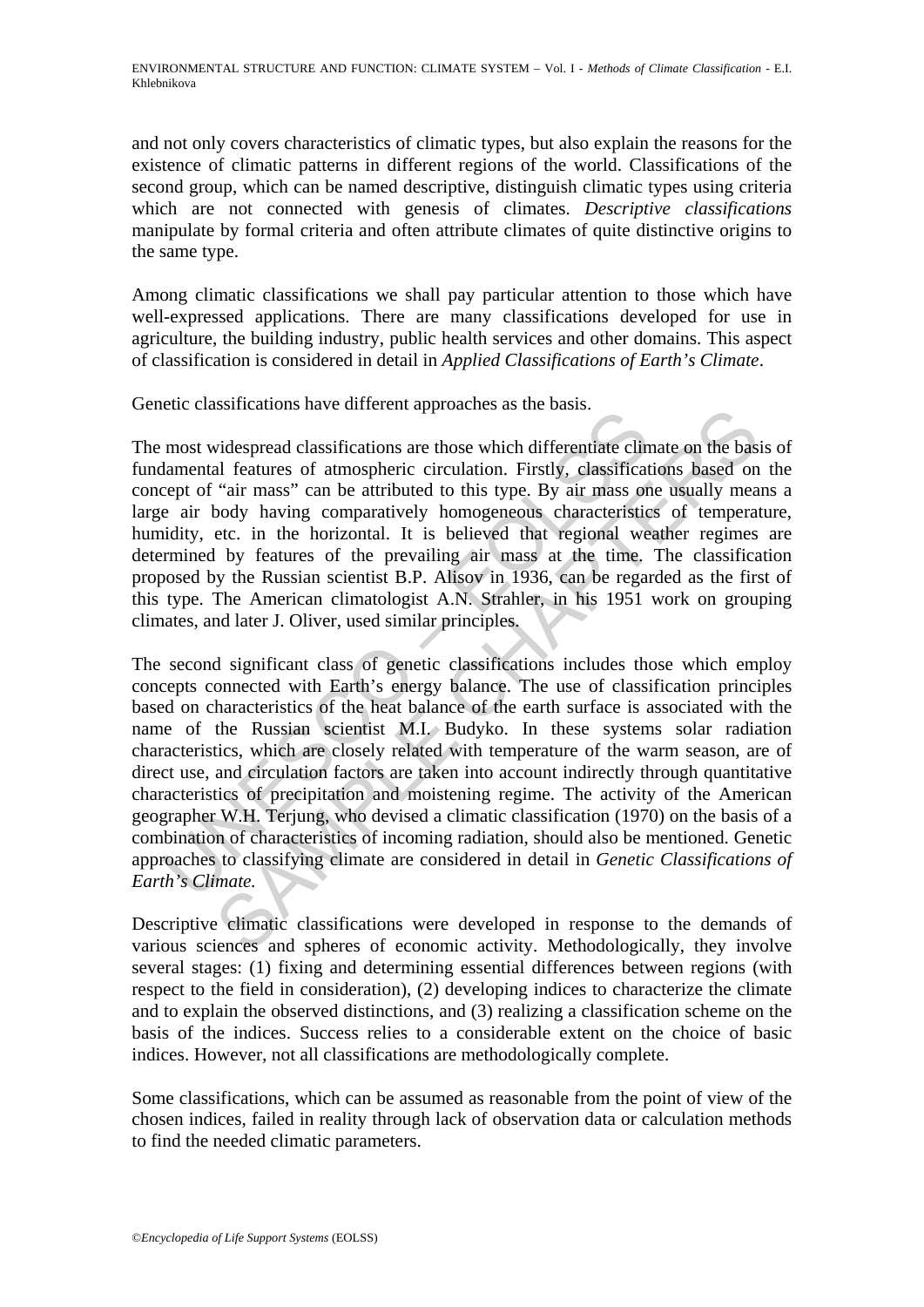Descriptive classifications can be divided, in turn, into two groups. The first group includes *objective empiric classifications* devised on the basis of definite criteria using data of meteorological observations. Koeppen's classification can be attributed to this type. Although at first Koeppen discriminated botanical zones influenced by climates, he later determined the boundaries of climatic zones and types on the base of meteorological indices, despite certain discrepancies of climate and vegetation zones. The advantage of this approach is in the objectivity of classification, and its shortcoming is its extra-formality. Classification schemes based on objective criteria and using the data of meteorological observations are discussed in *Objective Empiric Classifications of Earth's Climate.* 

asseure, on the basis of characteristics derived from climate. In the question of correspondence between landscapes (types of acteristics of thermal and precipitation regime is of prime importanties. The question is establ Foucality, solid on the basis of characteristics derived from climate. In these classification on the basis of characteristics derived from climate. In these classification of correspondence between landscapes (types of so The second group of descriptive climatic systematizations is based on *geographical* (landscape-botanical, soil, hydrological and other) classifications, which are developed, in essence, on the basis of characteristics derived from climate. In these classifications the question of correspondence between landscapes (types of soils, rivers) and characteristics of thermal and precipitation regime is of prime importance. However, even if a direct connection is established there can still be a lack of strict formalized criteria, and the consequences of climate influence on the environment are used as the basis of classification, rather than data from meteorological observations. As they are descriptive, these classifications are of great value for the development of science by establishing interrelations between climate and the most important macro-scale geographical concepts.



#### **Bibliography**

- - -

Berg L.S. (1925). Climate Zones of the Earth. *Izv.Geograph.Inst.,* Vol.Y, pp. 21-47, Leningrad [in Russian]. [This is an original work describing a landscape-geographical approach to classification]

Critchfield H.J. (1983). General Climatology. [This is a general guide on air mass analysis and climate classification]

Dokuchaev V.V. (1949). Selected works, vol.3, pp. 375-380. Moscow, Selkhozgiz [in Russian]. [This contains the first classification of natural geographical zones]

Drozdov O.A., V.A. Vasiliev, N.V. Kobysheva, A.N. Raevsky, L.K. Smekalova, E.P. Shkolny (1989). Climatology, pp. 1-568, Leningrad: Gidrometeoizdat [in Russian]. [This contains a critical review of various climatic classification systems]

Penk A. (1910). Versuch einer Klimaklassifikation auf physiographischer Grundlage, pp. 236-246, Berlin: Sitzber. preuss. Akad. Wiss.

Strahler A.N. and Strahler A.H. (1987). Modern Physical Geography. [This contains discussion of various approaches to classifying climates and a detailed description of the Strahler system using the concept of potential evapotranspiration]